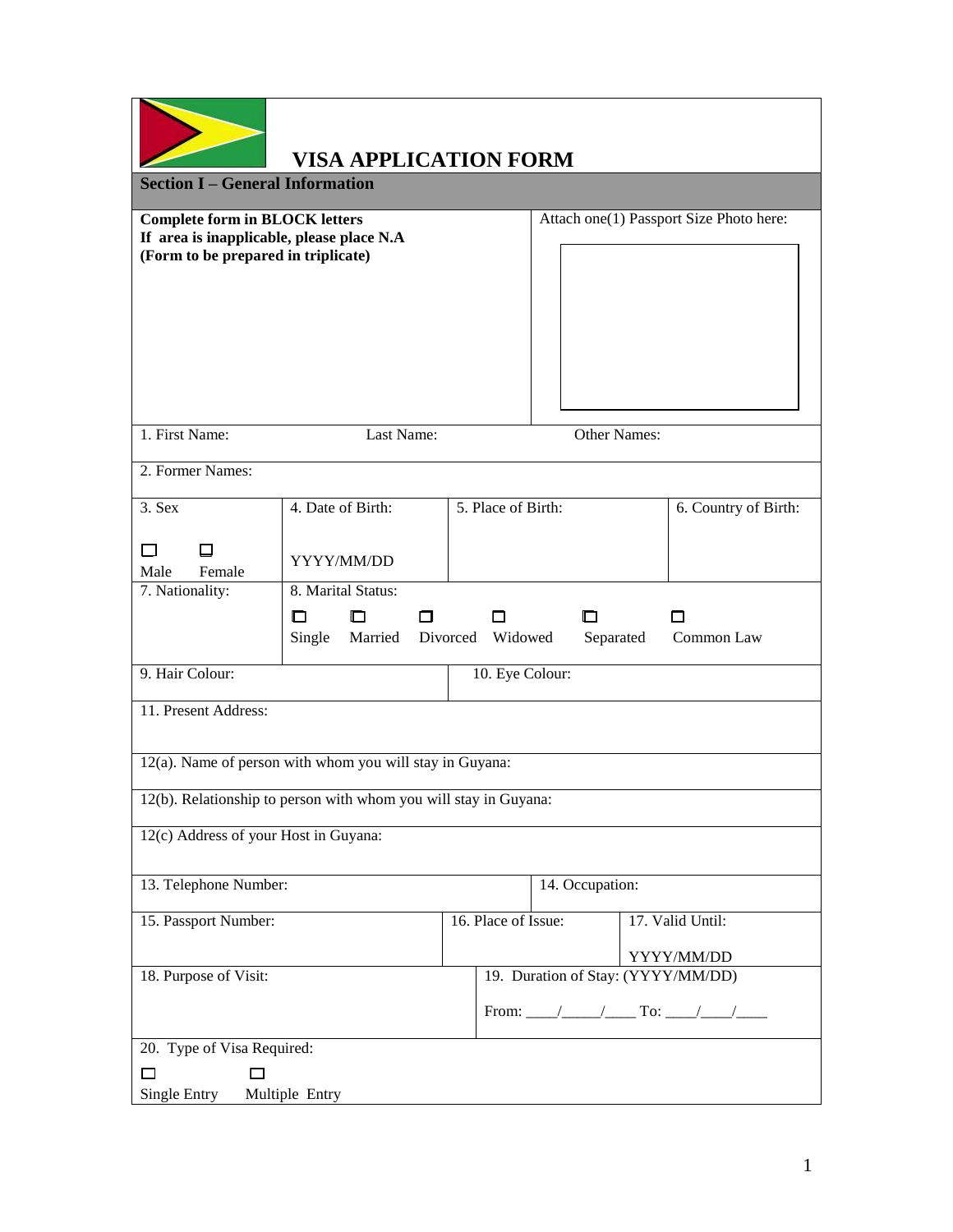| Section II - Additional information for Student Application.           |                               |                                     |  |  |
|------------------------------------------------------------------------|-------------------------------|-------------------------------------|--|--|
| 21. Name of Educational Institution:                                   |                               | 22. Telephone number:               |  |  |
|                                                                        |                               | Email Address:                      |  |  |
| 23. Address of Educational Institution:                                |                               |                                     |  |  |
| 24. Area of Study:                                                     |                               | 25. Duration of Study: (YYYY/MM/DD) |  |  |
| Section III - Additional information for Business Application.         |                               |                                     |  |  |
| 26. Name of Local Business /Organization:                              |                               | 27. Telephone number:               |  |  |
| 28. Address of Local Business /Organization:                           |                               |                                     |  |  |
| 29. Period of employment/visit: (YYYY/MM/DD)                           |                               |                                     |  |  |
|                                                                        |                               |                                     |  |  |
| 30. Name of Local Contact Person:                                      |                               | 31. Intended Position or Vacancy:   |  |  |
| Section IV - Additional information for Tourist/ Visitors Application. |                               |                                     |  |  |
| 32. Name of local contact:                                             | 33. Address of local contact: |                                     |  |  |
| 34. Local address where you will be staying if differs:                |                               |                                     |  |  |
| 35. Telephone Number:                                                  |                               |                                     |  |  |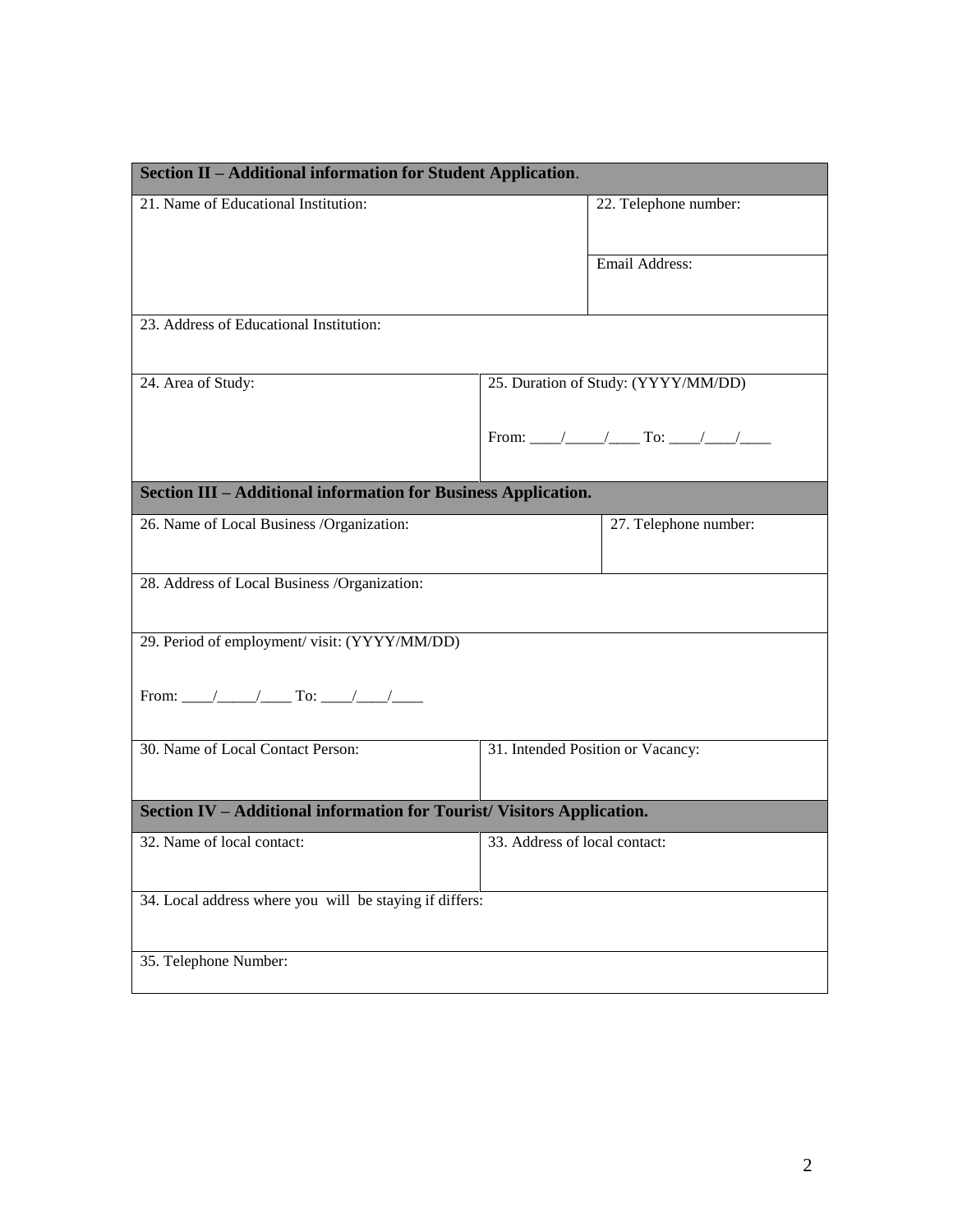|  | <b>References in Guyana:</b> |  |  |
|--|------------------------------|--|--|
|--|------------------------------|--|--|

| Name:                 |                                                                                           |
|-----------------------|-------------------------------------------------------------------------------------------|
| Address:              |                                                                                           |
|                       |                                                                                           |
| Telephone #:          | the control of the control of the control of the control of the control of the control of |
|                       |                                                                                           |
| Name:                 |                                                                                           |
| Address:              |                                                                                           |
|                       |                                                                                           |
| Telephone #:          |                                                                                           |
|                       |                                                                                           |
| <b>Email Address:</b> |                                                                                           |

- Have you ever applied for a Guyana Visa before? If yes:
- (a) Where?
- (b) When?
- (c) Type.
- (d) Was Visa issued

## **Declaration:**

**I certify that I have read and understood all the above questions and the answers I have given on this form are true and correct to the best of my knowledge and belief. I understand the possession of a Visa does not entitle the bearer to enter Guyana at port of entry if he/she is found inadmissible.**

**\_\_\_\_\_\_\_\_\_\_\_\_\_\_\_\_\_\_\_\_\_\_\_\_ \_\_\_\_\_\_\_\_\_\_\_\_\_\_\_\_\_\_\_\_\_\_**

**Signature of Applicant Contract Date of Application:** 

**Note:** 

**Failure to disclose the true purpose of a Visa application or the submission of false information will result in refusal of entry or expulsion from Guyana.**